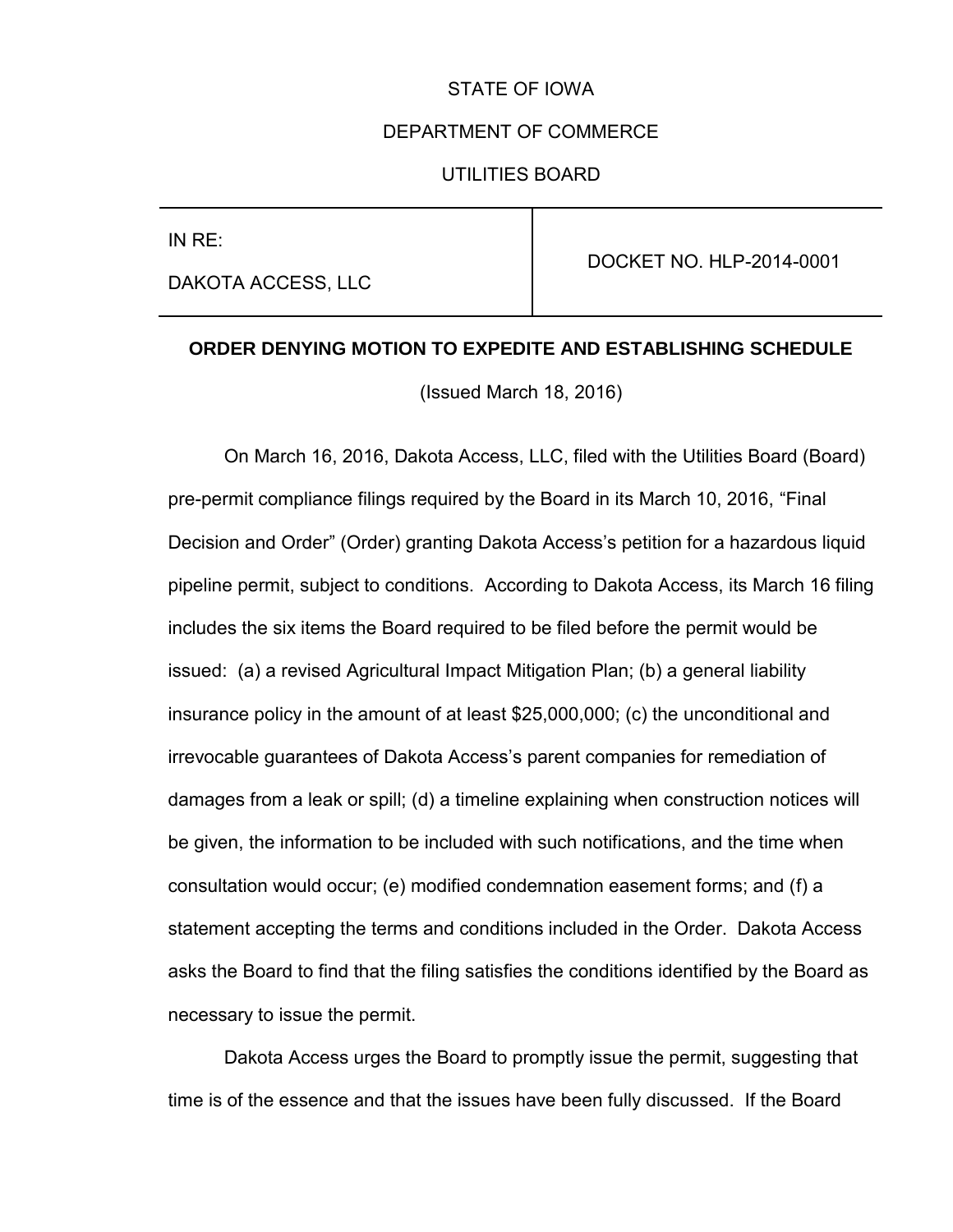allows comment on the March 16 filing, however, Dakota Access asks the Board to shorten the comment period to five days, with comments due on Monday, March 21, 2016.

 On March 17, 2016, Sierra Club Iowa Chapter (Sierra Club) filed a resistance to Dakota Access's request for expedited treatment. Sierra Club says that it will take time to review and analyze the extensive and complex documents Dakota Access has filed. Sierra Club notes that in the Board's "Final Decision and Order" the Board said that if the terms and conditions adopted by the Board were not in place, the evidence in the record would be insufficient to establish that the proposed pipeline will promote the public convenience and necessity, so a thorough review of the compliance filing is required. Sierra Club suggests that a filing deadline of March 25, 2016, would allow sufficient time for that review.

 The Board will deny the request for expedited treatment and allow the parties a reasonable opportunity to comment on Dakota Access's pre-permit compliance filing. These compliance filings are not perfunctory. The parties, and the Board, must have time to review the filings to determine whether they are in compliance with the terms and conditions of the Board's order. The Board will allow parties wishing to respond to Dakota Access's March 16, 2016, pre-permit compliance filing to file comments on or before March 25, 2016. Dakota Access may file a reply to those comments on or before March 29, 2016.

 Further, the Board notes that a permit cannot be issued until revised Exhibit H documents are filed and approved for the parcels where the Board ordered parcelspecific changes to the company's condemnation request.